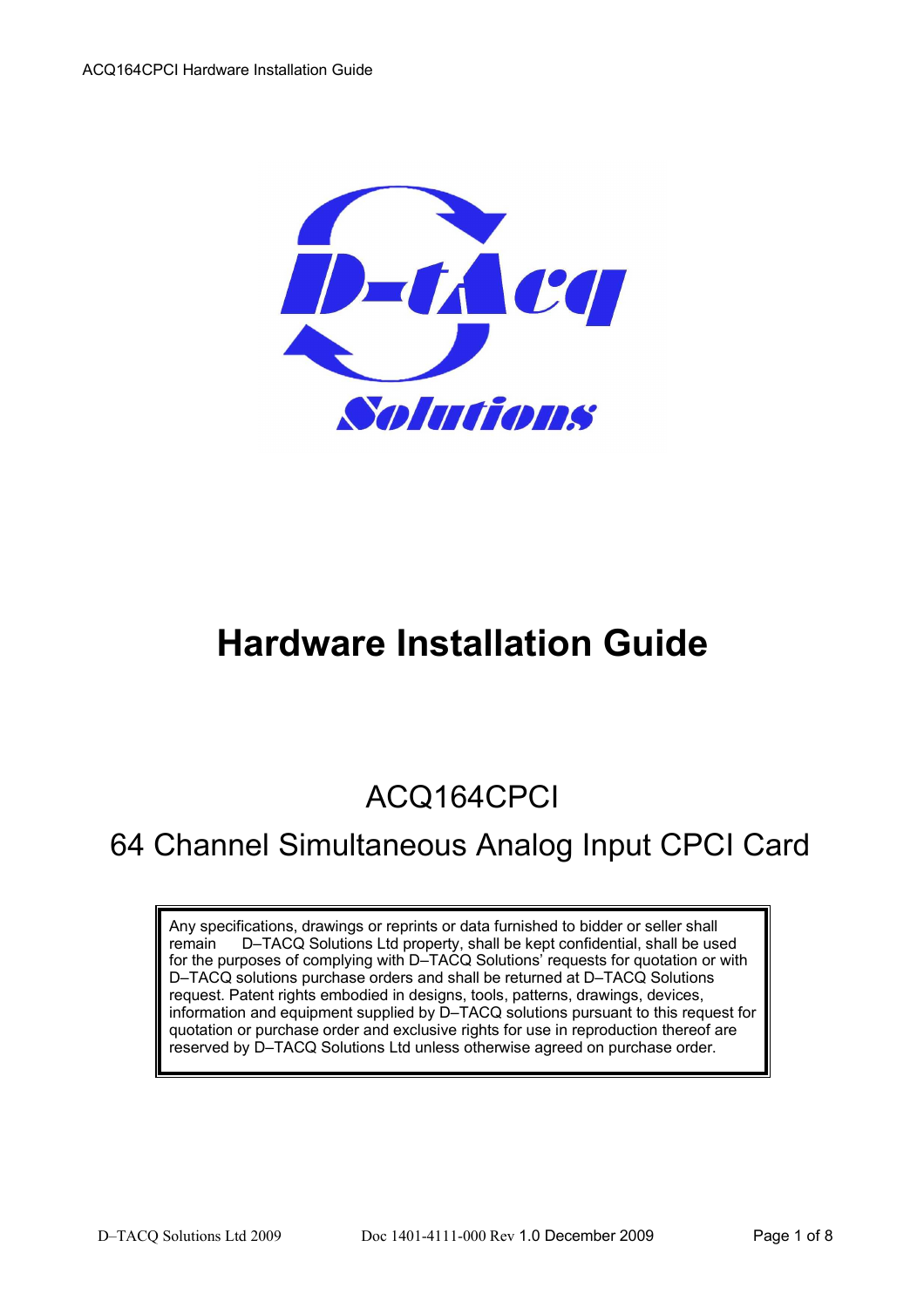## **1 Installation Notes**

The ACQ164CPCI Card is a complex electronic sub-assembly. Special care should be taken in handling. The card is susceptible to damage by ESD and improper power connections.



## **1.1 Be aware of ESD (Electro Static Discharge) precautions**

[chassis, body grounding] are taken before opening card from packaging.

#### **1.2 Please be very careful when handling the card.**

It has lots of small components that are easily damaged, either mechanically or by static.

If you have to put it down outside the crate, place on the antistatic bag. Do not stack cards.

#### **1.3 This card only fits in 6U CPCI Backplane Systems.**

The backplane shall be fitted with J1, J2 connectors.

It is recommended that the backplane shall be fitted with J3 and J5 connectors.

**1.4 If a Rear Transition Module RTM is fitted, ensure that it is ACQ1xx compatible. Connection to third party RTM may cause damage to your board.** 

Please note that ACQ32, ACQ2xx RTM modules are not compatible with ACQ1xx.

- **1.5 Ensure proper ESD precautions are taken during installation.**
- **1.6 Please be extremely careful to ensure correct card guide alignment when plugging in the cards to avoid backplane pin damage.**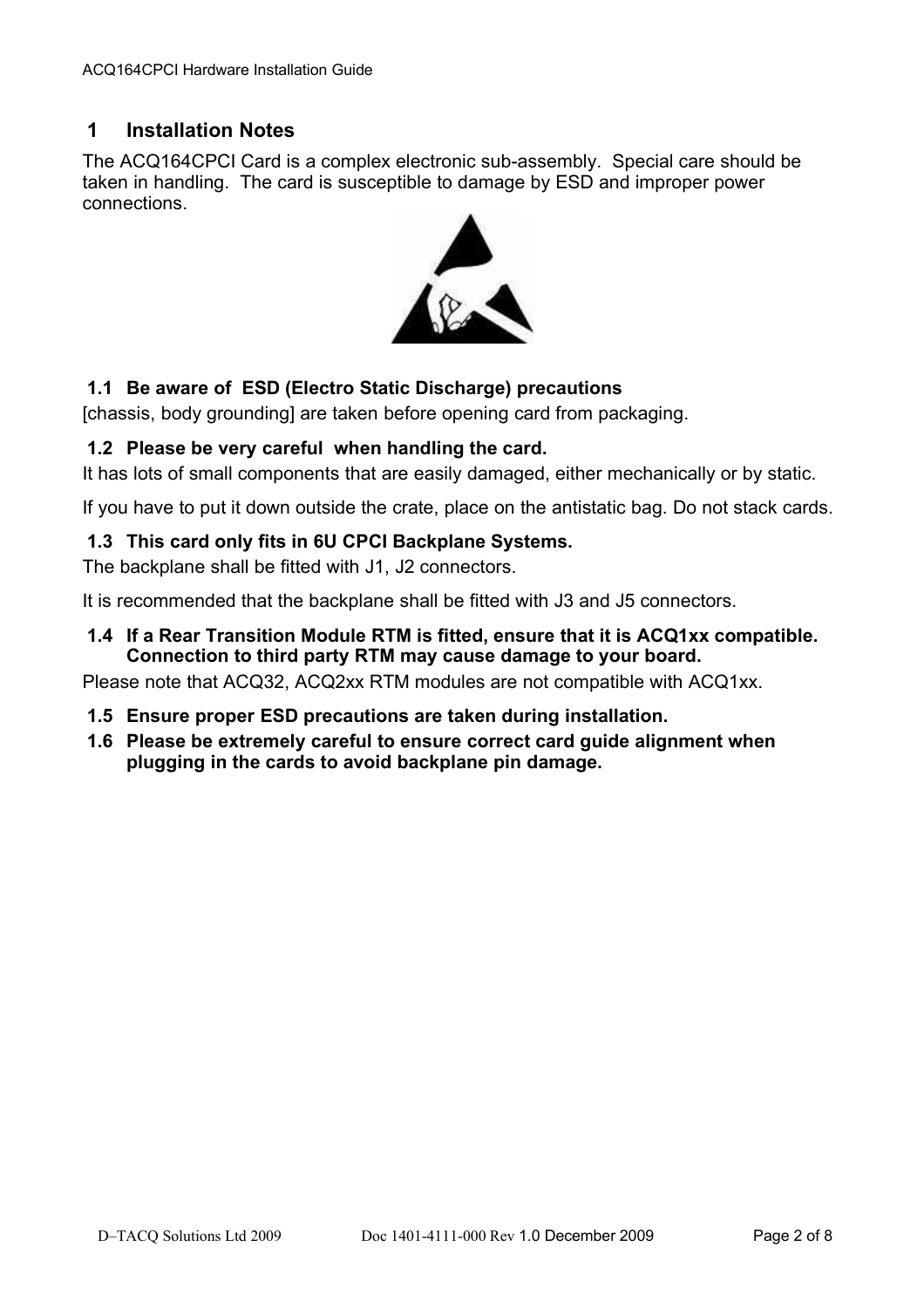## **2 Operating Mode**

### **2.1 Standalone Jumper**

ACQ164CPCI is designed to operate either as a Peripheral Card / System Slot Card or a Stand Alone Card. When in Stand Alone mode the card ignores all PCI signals and only derives power from the CPCI Backplane. PXI signaling is available in all modes.

The Stand Alone mode is selected via a jumper, System Slot / Peripheral Mode is determined by which slot the board is plugged into. This Jumper must be set for correct system operation.

- JP900 Jumper Fitted = Stand Alone Operation [Factory Default]
- JP900 Jumper Not Fitted = PCI Operation, System Slot / Peripheral Slot auto sensed

The location of JP900 is at the middle of the card near the memory SODIMM module as shown in the diagram below.



**2.2 Front Panel Gigabit Ethernet**

| <b>JP900</b>                                         | <b>Slot</b> | Mode               |                  | Gigabit Front Panel   100T RTM (if fitted) |  |  |  |
|------------------------------------------------------|-------------|--------------------|------------------|--------------------------------------------|--|--|--|
| 1 (Fit)                                              | Any         | Standalone         | ETH <sub>0</sub> | ETH <sub>1</sub>                           |  |  |  |
| l 0                                                  |             | <b>System Slot</b> | ETH <sub>0</sub> | ETH <sub>1</sub>                           |  |  |  |
| <b>0</b>                                             | $!= 1$      | Peripheral**       | n/a              | ETH <sub>0</sub>                           |  |  |  |
| ** ACQ164 is unlikely to be used in Peripheral mode. |             |                    |                  |                                            |  |  |  |

The card ships with DHCP addressing as default. It is possible to select a static IP address in the field, or D–TACQ can ship with a fixed address on request.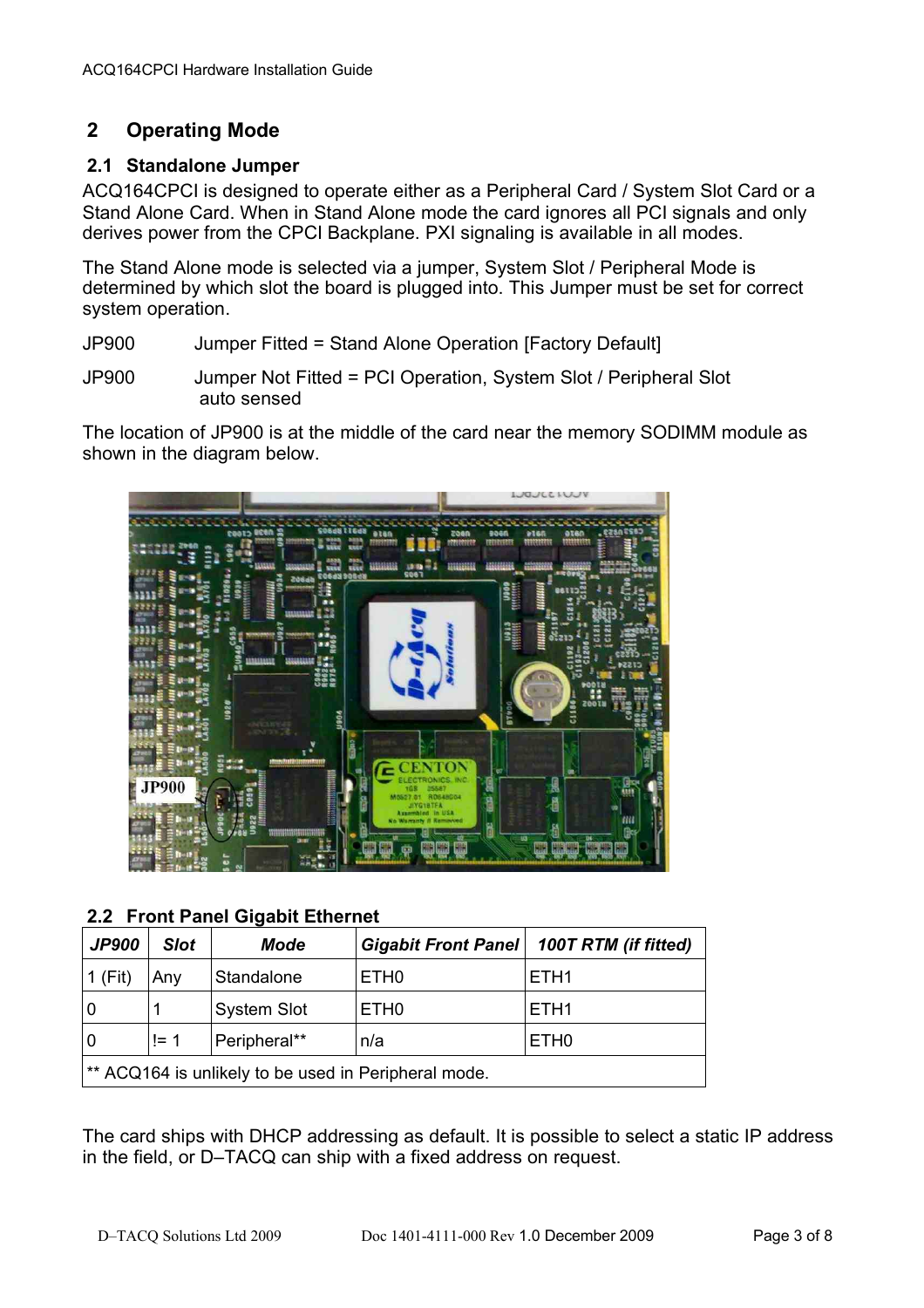## **3 Standards Compatibility**

Product conforms to PICMG2.0 rev 3.0.

The PCI interface supports Universal [3.3 or 5V] signaling.

The card is capable of performing the CPCI System Slot function.

## **4 Connectors**

It is common practice for customers to manufacture their own cables and termination units, to fit in with their own sensor requirements. The following sections explains each connector configuration.

D–TACQ Solutions supply a standard range of cable and termination accessories, and can also produce custom solutions.

#### **4.1 Front Panel External Clock and Trigger Connectors**

Currently fitted with LEMO type EPL.00.250.NTN. Various connector can be used LEMO. Please refer to LEMO catalogue or website [\(www.lemo.com\)](http://www.lemo.com/). A readily available type is FFA.00.250.CTAC29Z for use with RG174, RG179 and RG188 co-axial cable

Signal Requirements: Signal is opto-coupled. Recommend 5V, centre positive, current in the ON state will be ~5mA. Clock and Trigger are both edge triggered, but for interlock reasons it is recommended that the Trigger signal be active for a duration longer than one Clock.

### **4.2 Front Panel Ethernet**

Standard RJ45 connector, for connection to 10/100/1000 Base T Ethernet.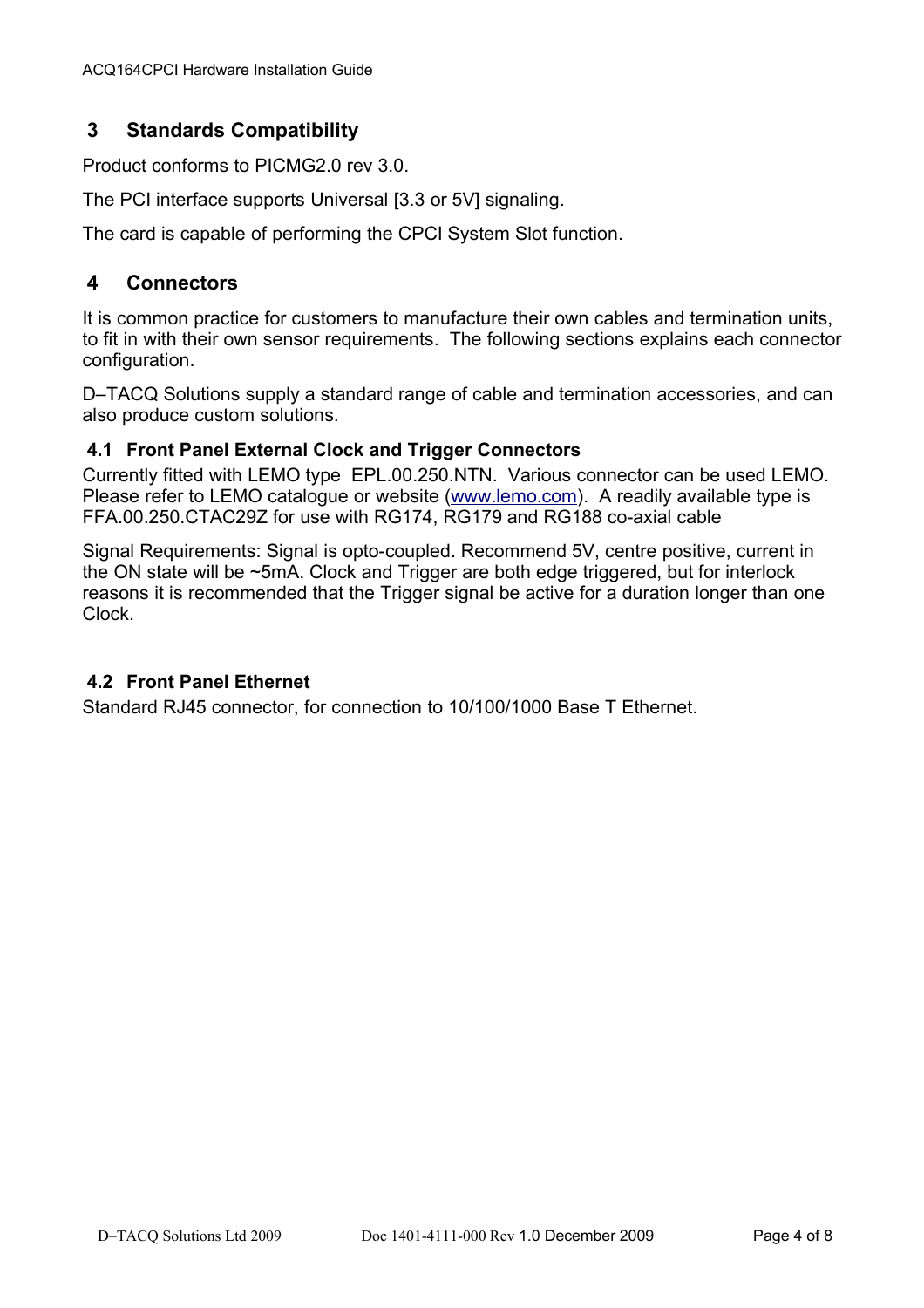## **4.3 Front panel Layout**

`

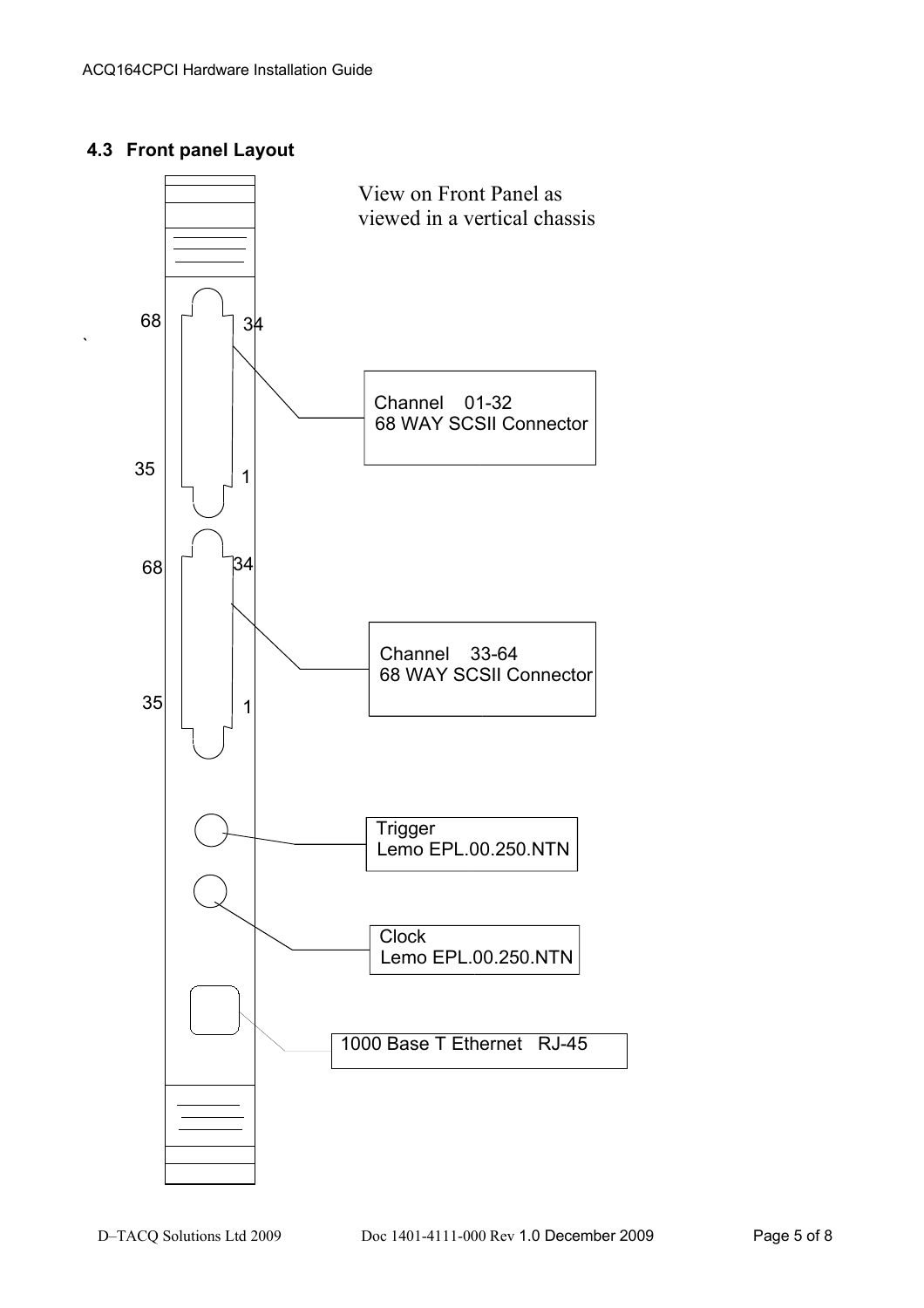## **4.4 Analog Input Connector on Front Panel for Channel 01 to 32**

| Pin No.        | Signal        | Pin No. | Signal        |
|----------------|---------------|---------|---------------|
| 1              | 0V            | 35      | 0V            |
| $\overline{2}$ | 0V            | 36      | 0V            |
| 3              | Analog In 1+  | 37      | Analog In 1-  |
| 4              | Analog In 2+  | 38      | Analog In 2-  |
| 5              | Analog In 3+  | 39      | Analog In 3-  |
| 6              | Analog In 4+  | 40      | Analog In 4-  |
| 7              | Analog In 5+  | 41      | Analog In 5-  |
| 8              | Analog In 6+  | 42      | Analog In 6-  |
| 9              | Analog In 7+  | 43      | Analog In 7-  |
| 10             | Analog In 8+  | 44      | Analog In 8-  |
| 11             | Analog In 9+  | 45      | Analog In 9-  |
| 12             | Analog In 10+ | 46      | Analog In 10- |
| 13             | Analog In 11+ | 47      | Analog In 11- |
| 14             | Analog In 12+ | 48      | Analog In 12- |
| 15             | Analog In 13+ | 49      | Analog In 13- |
| 16             | Analog In 14+ | 50      | Analog In 14- |
| 17             | Analog In 15+ | 51      | Analog In 15- |
| 18             | Analog In 16+ | 52      | Analog In 16- |
| 19             | Analog In 17+ | 53      | Analog In 17- |
| 20             | Analog In 18+ | 54      | Analog In 18- |
| 21             | Analog In 19+ | 55      | Analog In 19- |
| 22             | Analog In 20+ | 56      | Analog In 20- |
| 23             | Analog In 21+ | 57      | Analog In 21- |
| 24             | Analog In 22+ | 58      | Analog In 22- |
| 25             | Analog In 23+ | 59      | Analog In 23- |
| 26             | Analog In 24+ | 60      | Analog In 24- |
| 27             | Analog In 25+ | 61      | Analog In 25- |
| 28             | Analog In 26+ | 62      | Analog In 26- |
| 29             | Analog In 27+ | 63      | Analog In 27- |
| 30             | Analog In 28+ | 64      | Analog In 28- |
| 31             | Analog In 29+ | 65      | Analog In 29- |
| 32             | Analog In 30+ | 66      | Analog In 30- |
| 33             | Analog In 31+ | 67      | Analog In 31- |
| 34             | Analog In 32+ | 68      | Analog In 32- |

Matching connector type is 68 way male Micro D (SCSI-II Type) with 4-40 screw. Cable can be 68 way ribbon or, preferably, 34 sheathed wire pairs.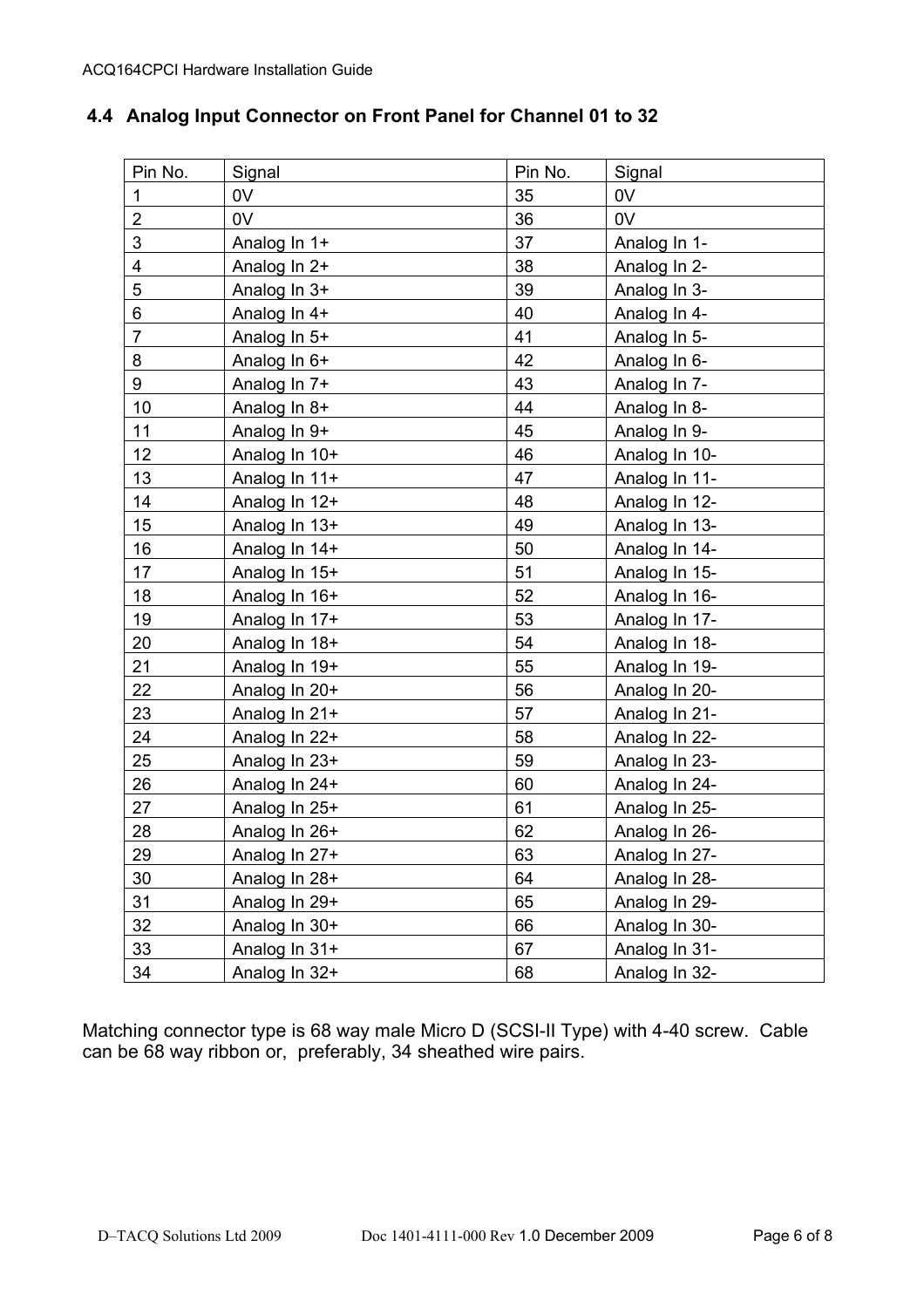## **4.5 Analog Input Connector on Front Panel for Channel 17 to 32**

| Pin No.        | Signal         | Pin No. | Signal        |
|----------------|----------------|---------|---------------|
| 1              | 0V             | 35      | 0V            |
| $\overline{2}$ | 0 <sub>V</sub> | 36      | 0V            |
| 3              | Analog In 33+  | 37      | Analog In 33- |
| 4              | Analog In 34+  | 38      | Analog In 34- |
| 5              | Analog In 35+  | 39      | Analog In 35- |
| 6              | Analog In 36+  | 40      | Analog In 36- |
| $\overline{7}$ | Analog In 37+  | 41      | Analog In 37- |
| 8              | Analog In 38+  | 42      | Analog In 38- |
| 9              | Analog In 39+  | 43      | Analog In 39- |
| 10             | Analog In 40+  | 44      | Analog In 40- |
| 11             | Analog In 41+  | 45      | Analog In 41- |
| 12             | Analog In 42+  | 46      | Analog In 42- |
| 13             | Analog In 43+  | 47      | Analog In 43- |
| 14             | Analog In 44+  | 48      | Analog In 44- |
| 15             | Analog In 45+  | 49      | Analog In 45- |
| 16             | Analog In 46+  | 50      | Analog In 46- |
| 17             | Analog In 47+  | 51      | Analog In 47- |
| 18             | Analog In 48+  | 52      | Analog In 48- |
| 19             | Analog In 49+  | 53      | Analog In 49- |
| 20             | Analog In 50+  | 54      | Analog In 50- |
| 21             | Analog In 51+  | 55      | Analog In 51- |
| 22             | Analog In 52+  | 56      | Analog In 52- |
| 23             | Analog In 53+  | 57      | Analog In 53- |
| 24             | Analog In 54+  | 58      | Analog In 54- |
| 25             | Analog In 55+  | 59      | Analog In 55- |
| 26             | Analog In 56+  | 60      | Analog In 56- |
| 27             | Analog In 57+  | 61      | Analog In 57- |
| 28             | Analog In 258  | 62      | Analog In 58- |
| 29             | Analog In 59+  | 63      | Analog In 59- |
| 30             | Analog In 60+  | 64      | Analog In 60- |
| 31             | Analog In 61+  | 65      | Analog In 61- |
| 32             | Analog In 62+  | 66      | Analog In 62- |
| 33             | Analog In 63+  | 67      | Analog In 63- |
| 34             | Analog In 64+  | 68      | Analog In 64- |
|                |                |         |               |

Matching connector type is 68 way male Micro D (SCSI-II Type) with 4-40 screw. Cable can be 68 way ribbon or, preferably, 34 sheathed wire pairs.